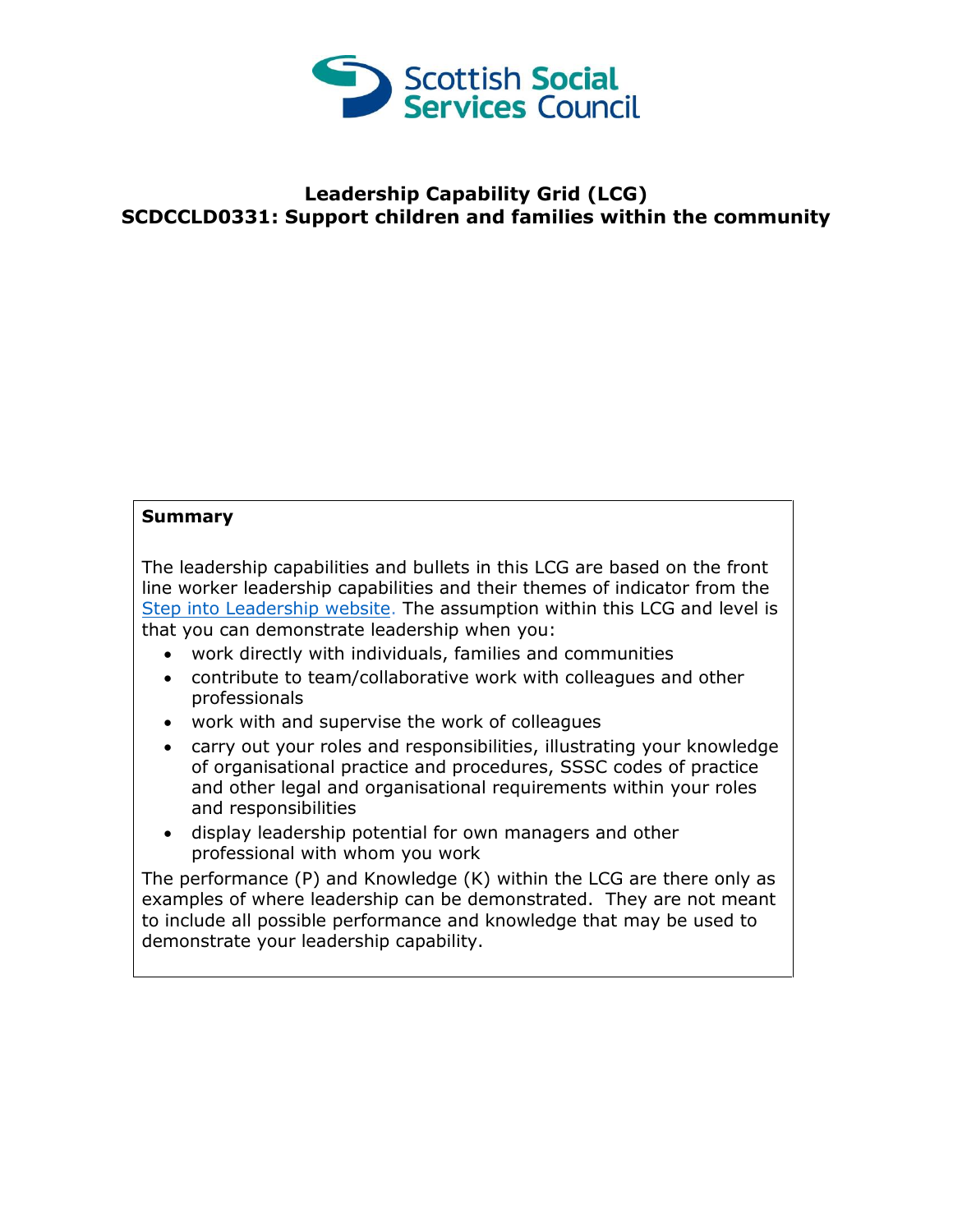

## **Leadership Capability Grid (LCG) SCDCCLD0331: Support children and families within the community**

| Leadership<br>capabilities         | When supporting children and families within the community<br>you can demonstrate leadership capabilities by:                                                                                                                                                                                                                                                                                                                                                                                                                                                                                                                                                                                                                                                       |
|------------------------------------|---------------------------------------------------------------------------------------------------------------------------------------------------------------------------------------------------------------------------------------------------------------------------------------------------------------------------------------------------------------------------------------------------------------------------------------------------------------------------------------------------------------------------------------------------------------------------------------------------------------------------------------------------------------------------------------------------------------------------------------------------------------------|
| <b>Vision</b>                      | Providing a vision for those with whom you work and your<br>organisation when you:<br>• See how best to make a difference when providing active support<br>$(P4, 11, 13, 15, 16, 17, 18, 21, 28, 29, 30; K1, 11, 17, 45, 46, 47, 49)$<br>• Communicate and promote ownership of the vision when working<br>with others $(P4, 13, 15, 21, 28; K8, 9, 17, 46)$ and when recording<br>and reporting (P23,25,26; K35,36,37)<br>Promote social service values through active participation and<br>$\bullet$<br>personalisation and when recording and reporting (P3,13,15,24;<br>K17, 35, 36, 37)<br>• See the bigger picture when demonstrating knowledge and practice<br>of organisational, local and national policies and procedures<br>(P8, 23, 25; K6, 35, 36, 37) |
| Self-<br>leadership                | Displaying self leadership when you:<br>• Demonstrate and adapt leadership in response to changing needs<br>and preferences and overcoming barriers (P20,29; K50)<br>Improve own leadership when you seek advice $(P30; K20,28)$<br>$\bullet$<br>• Demonstrate and promote resilience when adapting practice and<br>overcoming barriers (P4,29; K41,50)<br>• Challenge discrimination and oppression (P5; $K$ 1,4)                                                                                                                                                                                                                                                                                                                                                  |
| <b>Motivating</b><br>and inspiring | Motivating and inspiring others when you:<br>• Inspire people by personal example $(P21, 22, 26, 28, 29, 30;$<br>K8, 9, 14, 17)<br>• Recognise and value the contribution of others<br>(P21, 22, 26, 28, 29, 30; K9, 10, 20)<br>• Support the creation of a learning and performance culture<br>(P21, 22, 24, 30; K17, 20, 28)                                                                                                                                                                                                                                                                                                                                                                                                                                      |
| <b>Empowering</b>                  | Empowering people when you:<br>Enable leadership at all levels (P15,21,26,28,29; K 8,9,17)<br>Support the creation of a knowledge and management culture by<br>$\bullet$<br>seeking and providing information to enable understanding<br>$(P4, 11, 13, 16, 22, 23, 26, 29, 30; K17, 25, 28)$<br>Promote professional autonomy (P21,22,26,28,29,30; K8,9,28)<br>Involve people in development and improvement (P30; K17)                                                                                                                                                                                                                                                                                                                                             |